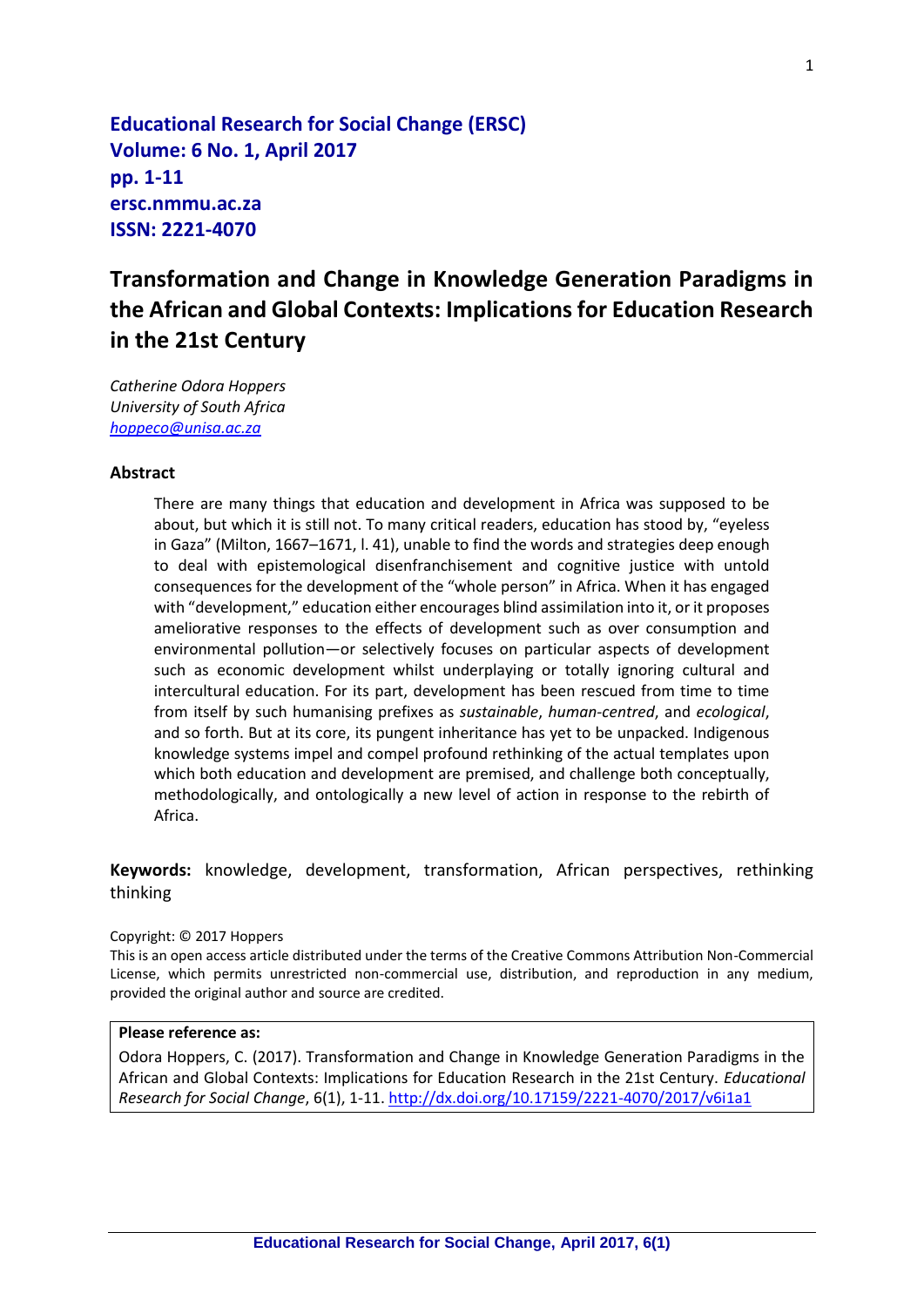# **The Developmental Challenge for Africa**

The developmental challenges for Africa in the 21st century are many and multifaceted. At the end of the 20th century, the continent stood at crossroads, with bitter memories of its colonial past, and a future it was destined to determine. It is a future in which knowledge has become a key transactional currency. In the circuits of never-ending bandwagons, we find one set, the "knowledge economy" and "information society," quite central to the present and the future.

But while in general parlance the product of skilled professionals is the information or knowledge they provide, the point of departure in this paper is that the information revolution that has greater significance for Africa is not a revolution in technology, machinery, techniques, software, or speed. It is a revolution in concepts and thus, the way we think about issues.

We need to ask in a candid and strategic manner: What is the meaning of information, and what is its purpose? In what way or ways does the existing flood of information actually assist Africa find its bearings in a globally competitive, but also globally predatory world system? Which concepts have outlived their usefulness and have to be reframed?

Through the four to five development decades, it has been difficult to crystallise a vision of Africa that has progressive and generative points of departure from the well-worn platform of denial of the continent's heritage and knowledges (Odora Hoppers, 2002). Africa wanted to modernise, but was never sure about on whose terms this should occur.

We wanted our people to learn to read and write, but instead of looking at literacy as a continuum in different modes of communication from the oral to the written, we equated being ignorant of especially the Western alphabet, with absolute ignorance. We had no qualms in pitting what is not written as thoughtless, as a weakness, and at its limit, as primitivism (Hountondji, 1997).

Instead of putting education at the service of a complex range of African knowledges—in botany, crop and animal husbandry, climatology, medicine and midwifery, philosophy and pedagogy, architecture and metallurgy—knowledges that we know have been subjugated by the processes of colonialism and modernity, we promoted a default drive in education that arraigned education tailored on Western cosmology as the only way to progress.

Instead of letting education serve an organic function to enable our societies to engage in the critical but active reappropriation and authentication of our cultures and knowledge (i.e., to strengthen what we have), and to put this shared resource alongside that of the rest of humanity, it was our absolute conviction that education was some neutral business, and was not a cultural matter at all.

In the combined cleansing and purgatory, even the bits that had not yet been touched by colonialism for example, the deep philosophies, the ethos of solidarity, of extended family support systems, and so forth—nearly ended in the rubbish pile (Odora Hoppers, 2002).

We did not link our acts in educational institutions with the vestiges of social Darwinism embedded deep in the groins of development practice that had, in the first place, turned us into an inverted mirror of Western identity, a mirror that belittled us, and sent us to the back of the queue (Esteva, 1992).

## **But What Is the African Perspective?**

To me, an African perspective implies more than acknowledging that a particular person is African by descent, which may be a starting point, but on its own it is not enough. Rather, an African perspective should entail delineating a distinctive conceptual and analytical lens, and demarcating a mental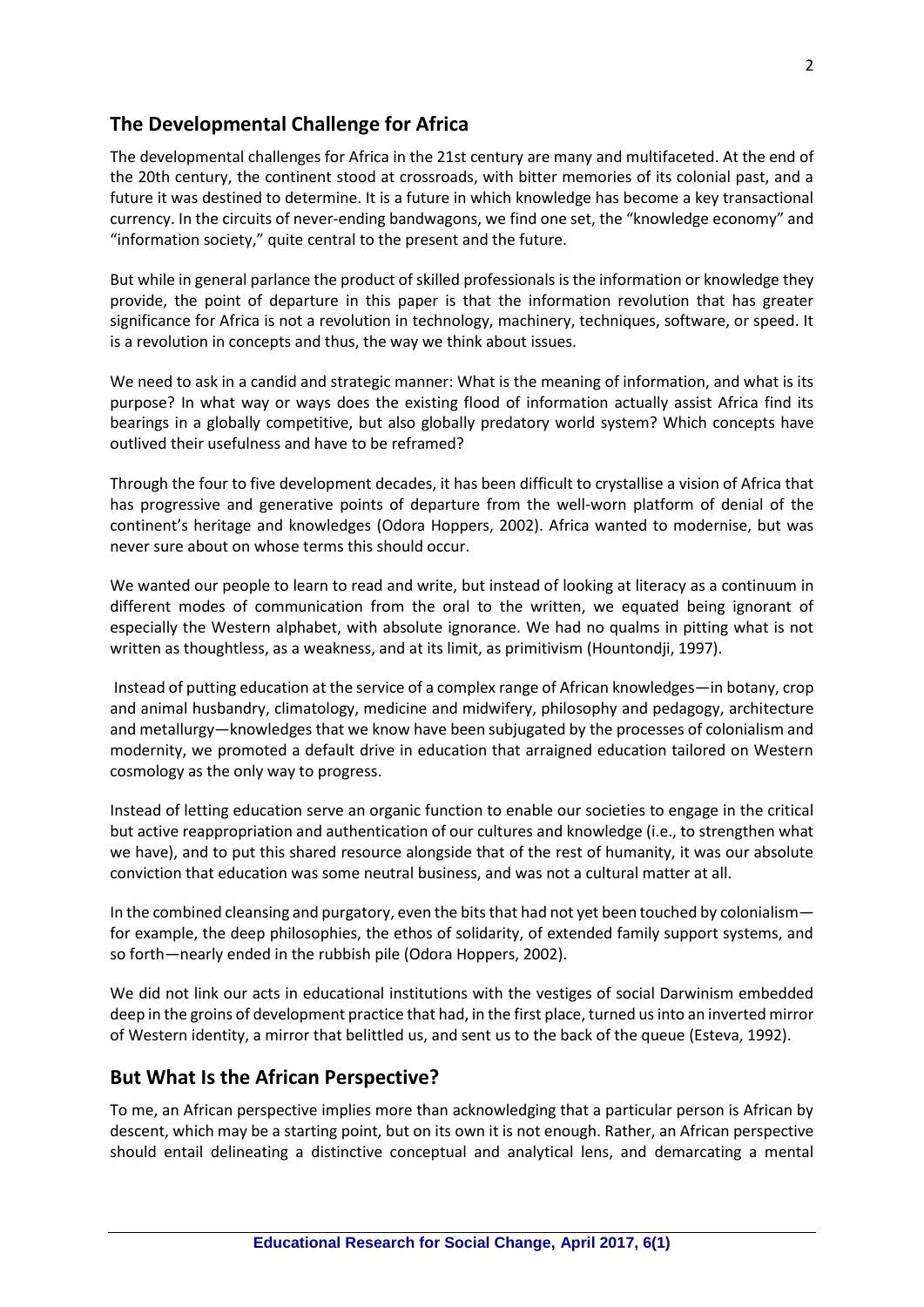position or plane of projection from which a wide variety of issues are viewed, reviewed, judged, or propositions for new visions or directions are made.

Thus when one talks of looking at the world through a woman's, or a prisoner's, or a king's perspective, it is expected that a distinctive lens emerges through which the same set of facts, once revisited through this new lens, produces new dimensions or propositions for action that was not possible from the old plane of view.

In order to do this, I take a step back and share Ashis Nandy's statement in his contribution to the fascinating collection of reflections entitled "What Does it Mean to be Human?" (Franck, Roze, & Connolly, 2000). In that seminal piece, Nandy (2000) said that every age has a prototypical violence. Every age also has a cutoff point when the self-awareness of the age catches up with the organising principle of the age, when for the first time the shared public consciousness begins to own up or rediscover itself.

Once we begin from this standpoint, we begin to recognise the importance of acknowledging that knowledge primarily rests in people rather than in ICTs, databases, or services, and thus that for Africa the challenge has to be how to build on local knowledge that exists in its people as a concomitant to working with global knowledge and information. We also begin to contemplate what a knowledge society with equity would look like. As we survey the wreckage and note the unprecedented evacuation of billions of people from the arena of substantive innovation essential to their existence, we need to turn with force to the task of redefining key concepts such as *innovation*, its link with the goals of building sustainable societies and cognitive justice as key to the attainment of long-term, and sustainable, development (Odora Hoppers, 2002; 2009).

Once we begin to see innovations differently, innovation would then go beyond the formal systems of innovation done in universities and industrial research and development laboratories, to innovations from below—by which is meant, taking into account the full participation of all producers of knowledge including those in informal settings of rural areas.

## **Democracy and Dialogue Revisited**

Perhaps to begin, let's recreate this scenario in any African country. The elections have taken place. It was a great moment. Modalities for democracy have been put in place. The constitution is ready. The parliament is doing OK. The policies for transformation are basically in place. All very good things. But the stomach still pangs. The muscles still ache . . . an uncomfortable restlessness tells you of something still not being quite right. For the African academic, the freedom to sing out loud is still a bridge kind of far away.

One examines the processes of discourse formation and the differential authority with which groupings participate in them, the way in which meanings are crafted onto processes, and the discourses that are permanently excommunicated from those realms in which real power is played out. One goes back, sifting through the notions of education. Education for all, based on the growth of democracies; and liberal education, a justification based on the economic argument of industrial property. None of these come close enough.

As one seeks further, one hears of education for liberation, an education that seeks self-realisation and empowerment. It is an education that is placed in the midst of a struggle to create a just social order. It is one that enables one, even the "wretched of the earth" to also participate in naming the world. At last this begins to sound like home. But no sooner has this happened than one recognises that this was yet home away from home, as Freire's words on the right to participate in "naming the world" begin to ring loud: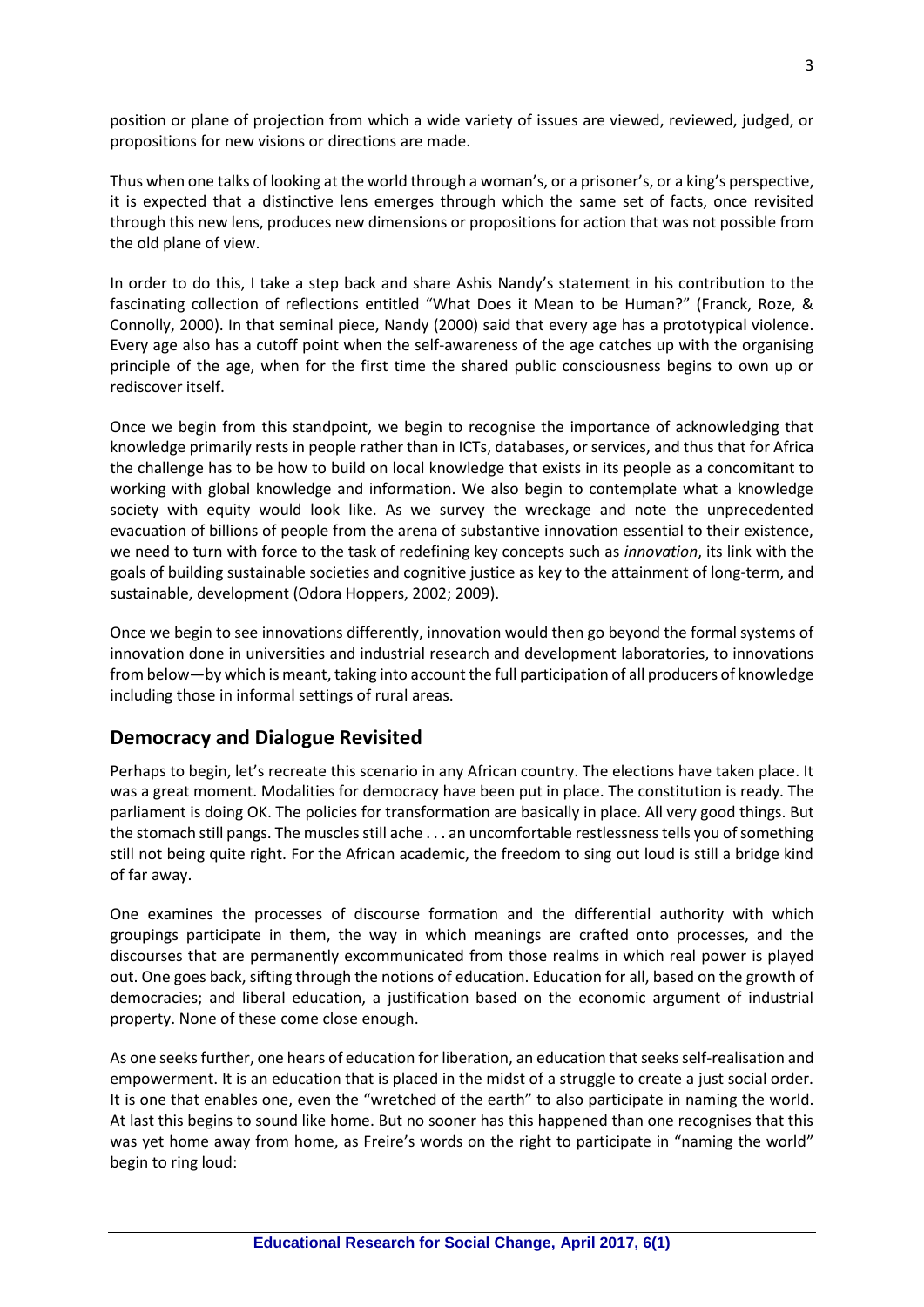*Dialogue is an existential necessity. And since dialogue is the encounter in which the united reflection of the dialoguers are addressed to the world which is to be transformed and humanized, this dialogue cannot be reduced to the act of one person's "depositing" ideas into another. . . . Dialogue cannot exist . . . in the absence of profound love of the world, and for people. The naming of the world, which is an act of creation and recreation, is not possible if it is not infused with love. Love is at the same time foundation of dialogue and the dialogue itself. (1970/1996, pp. 61–62)* 

But how is it possible to love, to dialogue and at the same time to have faith in humankind when one feels a suppression and subjugation as the order of one's day? Conversely, how much should one love, before one can finally begin to participate in naming the world? What is dialogue in this sense actually?

To this, Freire had a response:

*Dialogue cannot occur between those who want to name the world and those who do not want this naming—between those who deny other people the right to speak their word, and those whose right to speak has been denied to them. Those who have been denied their primordial right to speak must first reclaim this right and prevent the continuation of this dehumanizing aggression. (Freire, 1970/1996, p. 62)*

Of dehumanising aggression, Africans, more than any other race, have certainly had their share.

The problem is how to participate, as an African, in a dialogue on terms and norms established by conquest and subjugation; especially when all of this is purposefully obscured, and made to appear quite benign by scientific discourses which permeate through all tertiary institutions? How can one participate in naming the world within frameworks that have difficulty with dealing with the idea of equality itself? The problem then becomes, not just one of harping on the problem, whining about it, or indulging in hapless polemics about it, but to work strategically to usurp the very tools that have been inculcated in us, and to collectively transform it with the goal of seeking self and collective empowerment (Odora Hoppers, 2007).

But more than that, the challenge becomes that of humanising the very perspectives, methods, processes, and thereby knowledge content: in short, the epistemological machinery that feeds the broader academic field across its spectrum, and the practices that follow from it. It is within this broader agenda for humanisation of the knowledge generating field that is the basis of this paper.

# **Creating Regeneration in Higher Education: A Dose of Ethical and Moral Sensitivity to Local Conditions**

The development paradigm had been dominated for at least half a century by the idea that the role of the state or civil society is only to provide what "poor people lack": that is, material resources, opportunities for gains in skill or resources, or employment. The strategies fail to build upon a resource in which poor people are rich: their own knowledge—so much so that the development lexicon in the last decade adopted a term with great alacrity: *resource-poor people*—as if knowledge is not a resource, or as if poor people have no knowledge.

The knowledge systems that enable economically poor people to survive, particularly in high risk environments, have involved blending secular with sacred, reductionism with holism, short-term options with long-term ones, specialised with diversified strategies in individual or collective material pursuits. The environmental ethics of these communities has also reflected these.

The higher the physical, technological, market, or socioeconomic stress, the greater the probability that disadvantaged communities and individuals generate innovative and creative alternatives for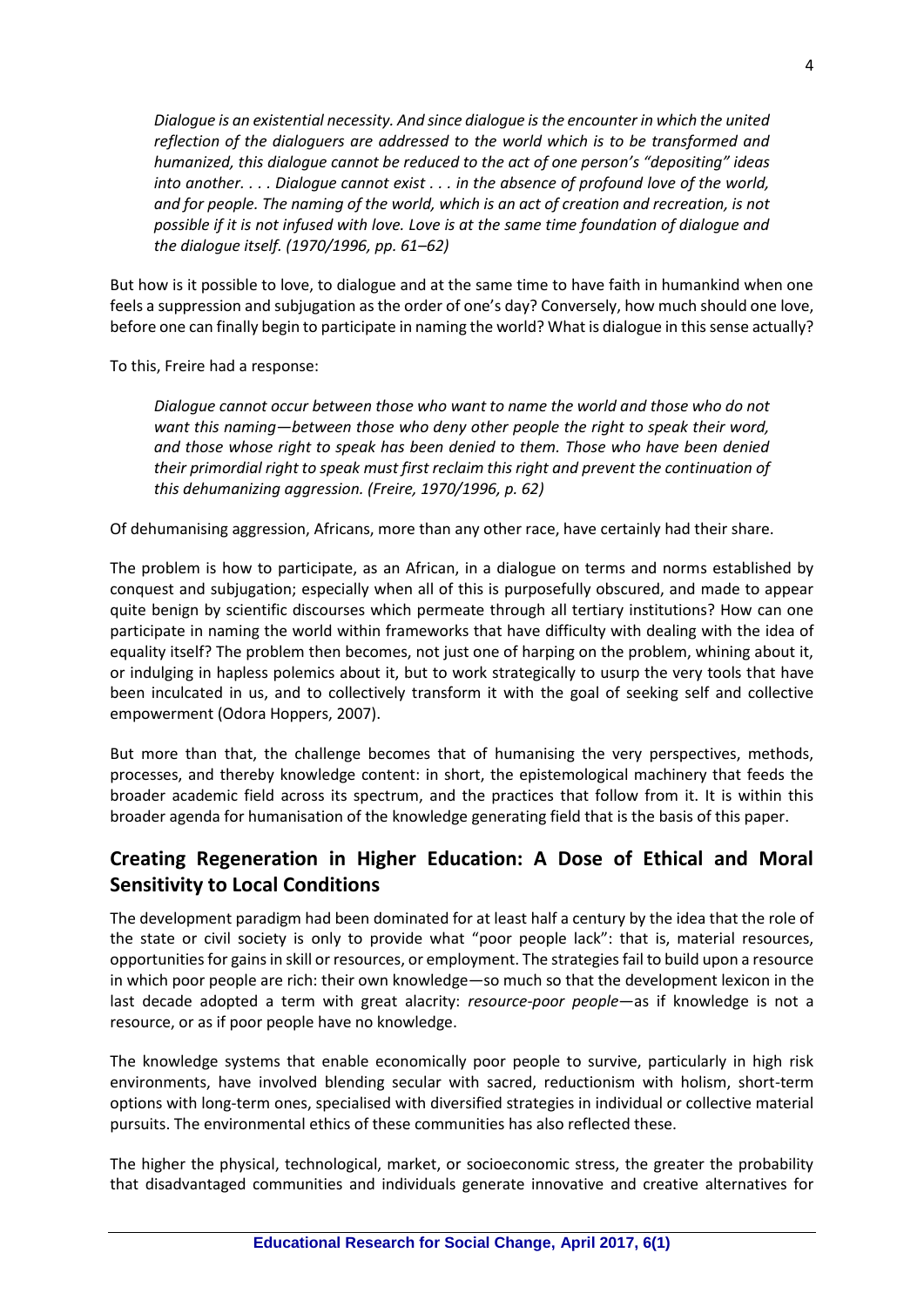resource use (Gupta, 1988; 1991). These innovations, whether originating in tradition or using modern awareness, are evolved by communities—as by individuals. In fact, an overemphasis on communities as opposed to the individual may well contribute to the widespread indifference towards entrepreneurial potential of the knowledge rich, but economically poor, people. Innovations in technological, cultural, or institutional subsets often remain isolated and unconnected despite an otherwise reasonably robust informal knowledge network in existence.

The argument in this paper, therefore, is that the failure to develop an organic intellectual infrastructure to adapt, translate, and retool borrowed knowledge cannot be attributed only to the government posture in postcolonial Africa or to a lack of resources. Rather, it is a consequence of the failure to perceive the full depth, scope, and what Visvanathan (2001b) has referred to as the *tight architectonic*, woven together by the confluence of the ideologies of science, development, and modernity and which have, over time, created a cognitive prison wall into which were cast the academic and policy communities all over Africa.

Trapped within the framework of modernity, accepting the Rostowian scale—ranking societies from premodern to takeoff, maturity and mass consumption—as the only legitimate yardstick for measuring the development trajectory of nations and peoples, it was very difficult for universities modelled on these Western precepts to break their paradigmatic umbilicus. The limitations that arose from this situation spilled over into the policy domain in a circular flow that slowly began to resemble a vicious cycle.

In order for substance and content to be added to the political economy analyses that dominated postcolonial scholarly work, it was important that renewed scrutiny should be accorded to the labyrinth of myths, metaphors, methods, models, and techniques that science and modernity have created: the lattice-turned-paradigm that determines what is relevant and irrelevant, what one can see and not see, what one can say and not say, or dare not be heard to say. This paradigm that is cruel, blind, and has no place for defeated knowledges or alternative theories of knowledge needs to be exposed for what it has done, and continues to contribute to the violation of human rights (Visvanathan, 2001a).

The role of universities is once again being rethought, this time in the light of the contradictory objectives of globalisation, the information society, and economic growth on the one hand and the clearly intensifying poverty, widening inequalities, and the demand for social justice on the other. At this time, new imperatives for the definition of quality, relevance, accountability, and responsiveness begin to be asked afresh of these knowledge-generation, knowledge-accreditation and knowledge-legitimating institutions. Fresh stock, for example, needs to be taken of the full implication of these romances and silences for higher education itself, and especially for the reproduction of vicarious paternalism and blindness in the institutional cognition of local development and renewal issues (Visvanathan, 2001a; 2001b).

To illustrate, recognition that Africa is cast as an epistemological vacuum precisely because of the history of colonialism, coupled with the way the present paradigms of development and of knowledge are constructed, could compel rethinking, and demand the cultivation and assertion of reverse but empowering discourses in many domains. For example:

 Following Gupta (1999), the continent can be affirmed as knowledge rich, but economically poor.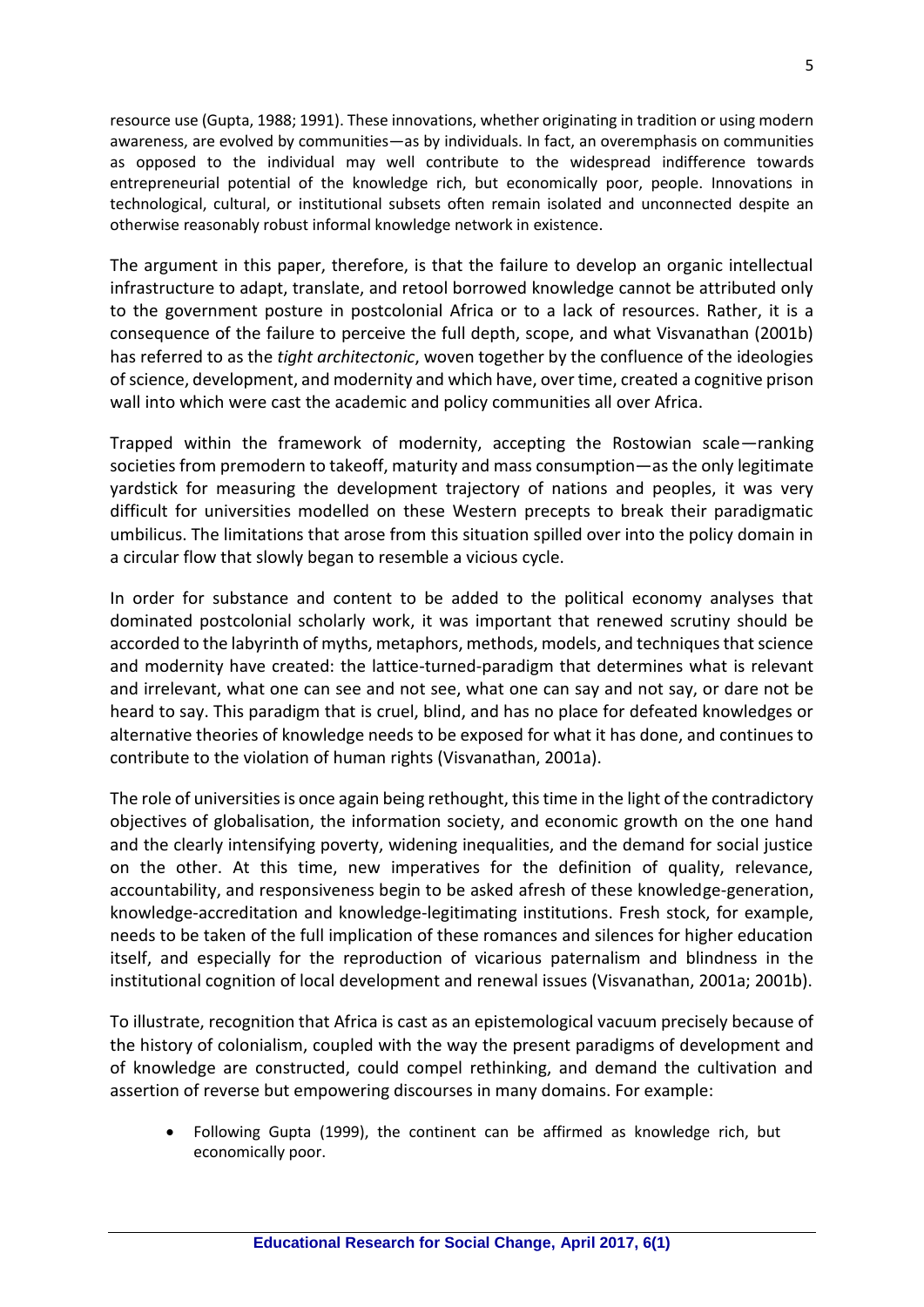- In biodiversity, it can be factually noted that while the North may be awash with the information explosion, they have less and less biological and genetic information (Visvanathan, 2001b).
- Becoming cognisant of the fact that species extinction at a rate of one thousand species a year, coupled with the genetic truncation of major crops and the loss of cultural information due to the depopulation of rural areas—all in the name of development—threatens humanity's survival in this century and in our very lifetime may, of itself, heighten our moral sensibilities and push us towards more ethical debates around responsibility and commitment to more ecologically coded behaviour.
- Acknowledging that African models of farming and systems of healing might embody different notions of community and science, and that within such a framework African agriculture and systems of healing might be alternative paradigms, elusive and elliptical to current modes of science (Visvanathan, 2001b)—turning Africa around from a "void," a "black box," to an alternative list of possibilities and epistemologies would take us some way on the path to a genuine African rebirth and renaissance. (Hountondji, 1997; Odora Hoppers, 2002)

Such regeneration efforts in higher education and in universities in particular, of course require concerted and courageous intellectual work. But more importantly, it would enable us to decipher that it is precisely the holders of this indigenous knowledge, this "informal" community of expertise located in rural areas of Africa, Asia, and other parts of the world that the official application of science and development has destroyed.

It is here that revisiting the concepts of culture and of indigenous knowledge provides poignant content to the idea of a developmental university. Tertiary institutions in Africa are challenged to make their positions known on the integration of knowledge systems, social and intellectual capital of local communities, the critical evaluation of indigenous knowledge, the reciprocal valorisation (Hountondji, 1997) of knowledge systems, and cognitive justice (Visvanathan, 1997) as Africa seeks to find its voice, heal itself, and reassess its true contributions to global cultural and knowledge heritage. The idea of the developmental university emerging from this process would, in the first place, contemplate development in human terms as rehumanisation within the framework of restorative justice.

Therefore, when textbooks and formal institutions designated to produce and legitimise knowledge become cognitive regimes that acknowledge only the victor, and defeated knowledges are erased or condemned as unscientific, then we witness a system of complicity in withholding freedom from those who need it the most—those on the receiving end of knowledge apartheid. Research must lead the way and the university, out in the field, engage in mutual learning, a give and take, a reciprocal valorisation of indigenous knowledge systems (IKS).

## **The University and the New Cultural Commons**

A general consensus is forming that universities are failing in the tasks for which they were first created. To begin with, meetings of minds no longer take place in the context of universities. Universities, originally the transmitters of culture, learning and independent thought, are changing. In the past, scholars acted as arbiters who accredited knowledge. But today's universities are producing knowledge in a hothouse atmosphere characterised more by the corporation than the campus. Profoundly influenced by financial and institutional pressures, respect for the bottom line and an emphasis on short term results that satisfy corporate sponsors and government support, the University is turning into a factory that prepares students for jobs. Its business has, over time, become that of transacting mainly in data and information, but not knowledge, insights, or wisdom; "increasingly its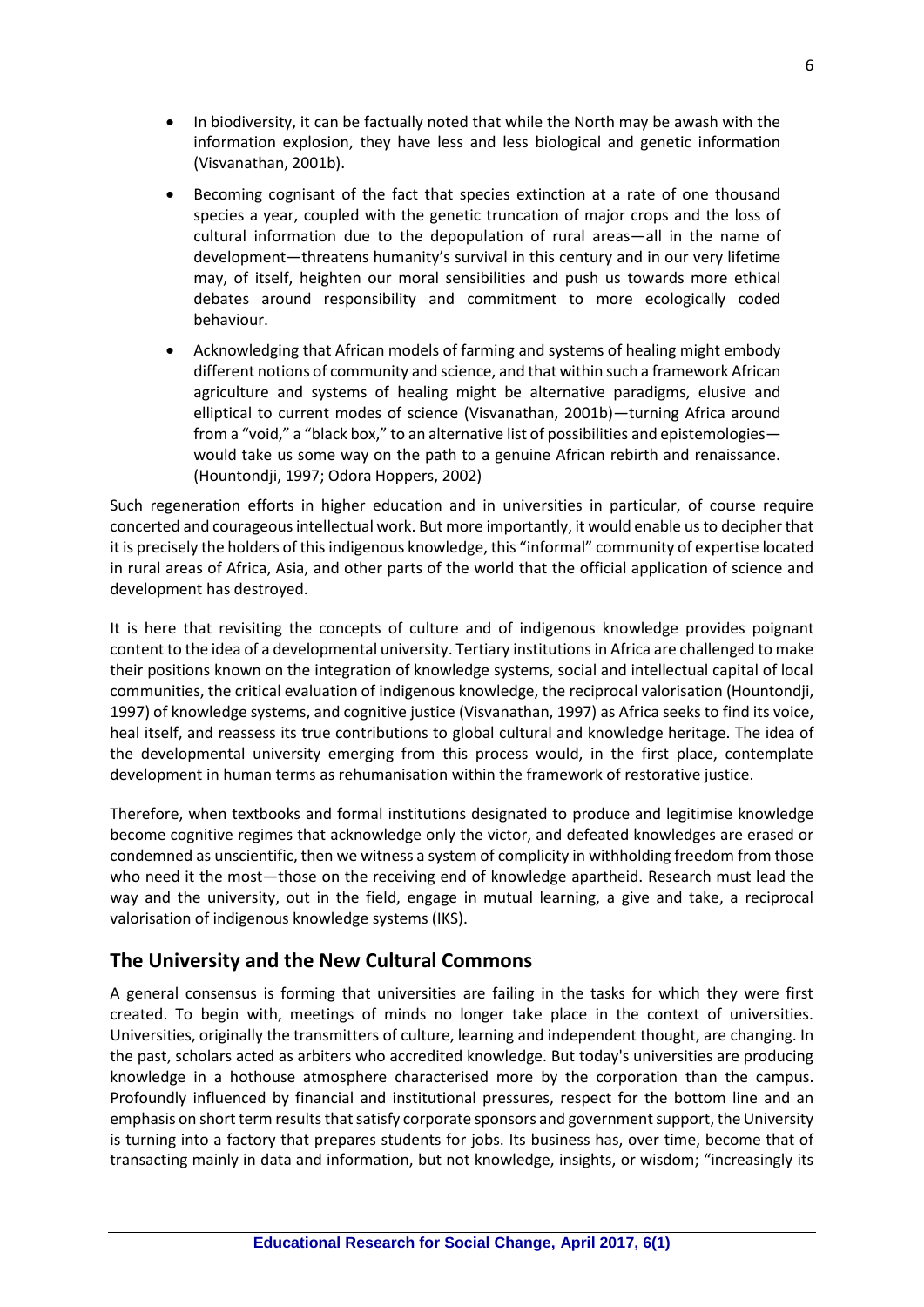traditional role of fostering scholarship, original research, and critical thinking is losing ground" (Peat, 2000, para. I.1).

Secondly, in the traditional disciplines around which faculties and colleges are organised such as physics and chemistry, in the humanities and social sciences, in the professional areas of medicine and law, as well as within the newer fields of biotechnology and bioengineering and the range of genetic endeavours, there are a number ethical issues that need to be discussed, if not resolved. Where will this be done? In whose interest is it to convene these discussions? Moreover, there is less and less room for truly fundamental reflections on knowledge, methodology, and in particular, for speculations that lie outside mainstream areas (Peat, 2000).

Thirdly, a tension exists between the role of the university as, on the one hand providing a platform for engaging and critiquing elite global economic interests, but on the other hand, it is steeped in the elite culture, and is a product of elite interests than community ones. It is also a major credentialing institution for a certain social class rather than an intellectual community bound by social contract to less formally recognised intellectual ones (Odora Hoppers, 2009).

Furthermore, the "culture of expertise" characteristic of most university settings, a culture that is necessary to finding a place in the international knowledge economy is of uncertain or even dubious merit to communities wrestling with more essential and practical if not "lower status" problems. What emerges from all of this is recognition that the culture of the university does have tenuous, if not frayed connections to the rest of society (Odora Hoppers, 2009).

What then, are the conditions for a new social contract between universities and society? At issue here is the African university—that is, what does it mean to have universities in Africa? What are the cultural and epistemic identities of universities in Africa? What constitutes the ecology of a university in Africa, and how can this be reworked to respond to the human question in Africa? What is the "moment of crisis" in Africa? How can African universities give academic and scientific dignity to third-world problems? What are the conceptions of education that should underpin these explorations? When we talk about supporting community outreach, the question arises: How to determine the methods for reaching that goal? What should this new social contract consist of in Africa? Are universities becoming more closely linked to societal needs?

The linkage between commons and the reclamation of citizenship in the knowledge production and ownership arena, including the right to different forms of time, of living, and of dreaming becomes very important. In doing this, the university itself becomes a kind of cultural commons (Madison, Frischmann, & Strandburg, 2008), that is, a place for realising this citizenship in knowledge production.

As a constituent part of this cultural commons, in collaboration with various individuals, groups, or colleges, embark on a critical examination of a broad variety of institutional and disciplinary contexts and associated practices from the point of view of human development and the commons—and make propositions as to how those fields and practices may need to reform or transform. The research and community engagement specialists should think about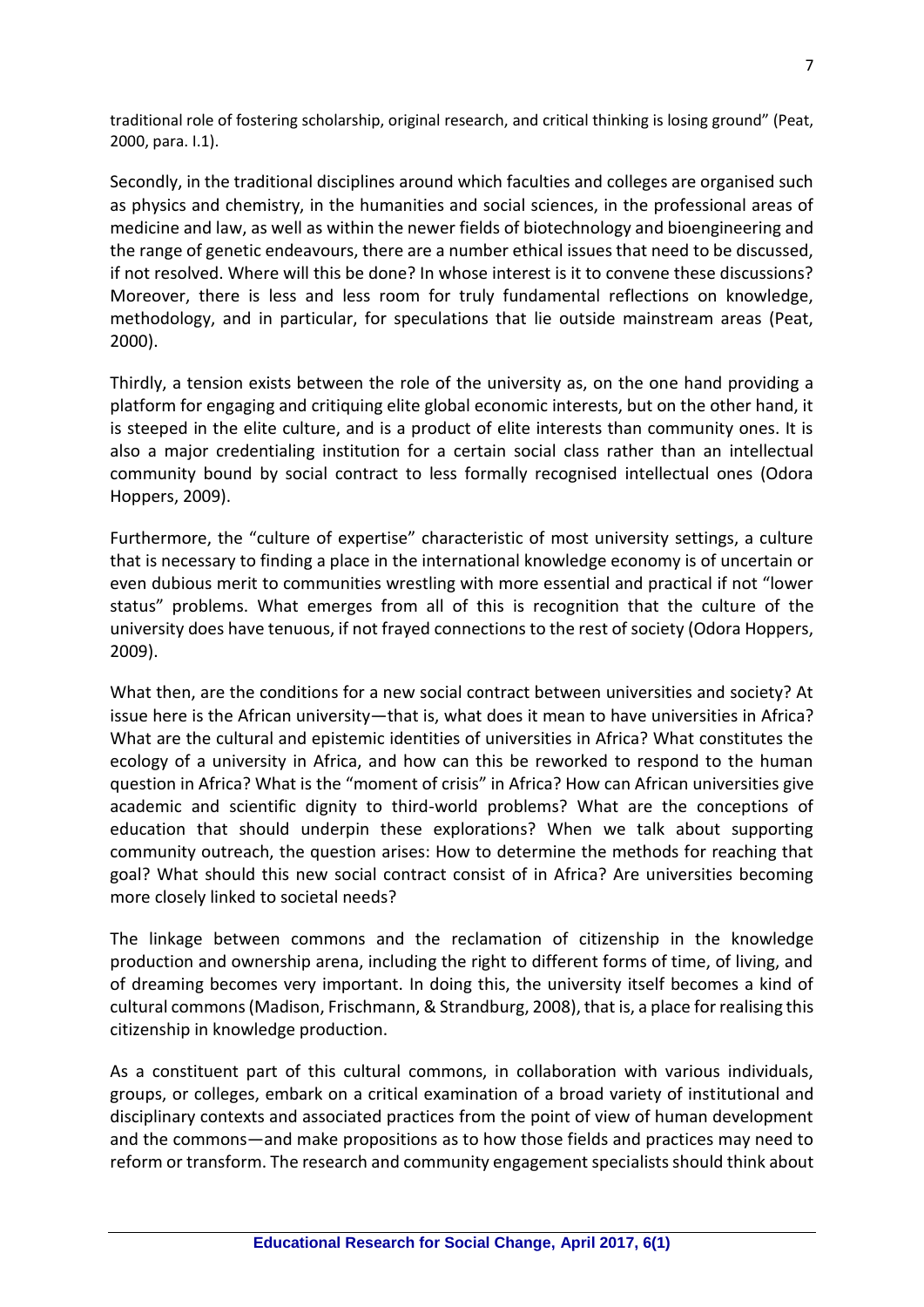what the commons means for them. My view is that the position of the university in Africa is that it needs a "commons of community, lived time" with its people.

But we need to go further—by pushing for new philosophies of practice, clearer and more coherent methodological strategies in inclusive partnership building, and the recognition of place in the African context.

#### **Raising the Bar: New Imperatives in the Ethics of Practice**

Research should not shy away from issues that affect society closely. Rather, it should begin to open channels through which people can discover themselves, clarify their own experiences, and find vantage points from which to put new content, meaning, and strategy to whatever developmental visions and provisions in legal frameworks have been made available to the citizen (Odora Hoppers, 2009).

The absence of bicultural experts at the epistemological level has made it next to impossible to break the cycle of hierarchisation of knowledge endemic in the structures of the university. IKS cannot be done by the academy alone. The bringing of IKS into the formal institutions is what will enable this contesting of scientific methods of producing knowledge and interrogating the knowledge production paradigms as a whole (Odora Hoppers, 2002).

Therefore we have to take research out of the university and place it where knowledges are produced—where modernity axed some people out of the knowledge production system. Secondly, we have to make universities aware of lifelong learning, which takes on what people know: knowledge rich but economically poor.

In summary, the following can be made clear:

- If we are to develop knowledge and skills and values for the development of the African continent, we have to provide a forum for contemporary social science research that examines its own origins in order to review current practice and work to promote a new social contract between African higher education and African society.
- All universities have to develop research and training areas with a view to building transdisciplinary leadership.
- We have to critically examine through research, the legacy of Africa's relation with international systems. Introduce interdisciplinary focal areas for theoretical, applied, and strategic research explorations, for example, education policy studies, peace studies including peace education, lifelong learning and citizenship education, indigenous knowledge and the integration of knowledge systems, science and society—with focus on the link between culture and science education in Africa, and gender from an African perspective.
- We have to engage critically with issues of democracy, values, human rights, and human wrongs and the place of responsibility of different cultures, including peace building from an African perspective. By drawing on, and exposing the researchers to concrete cases in Africa, the global South, and internationally, develops in the graduates the capability to traverse theoretically and methodologically these diverse fields of human endeavour.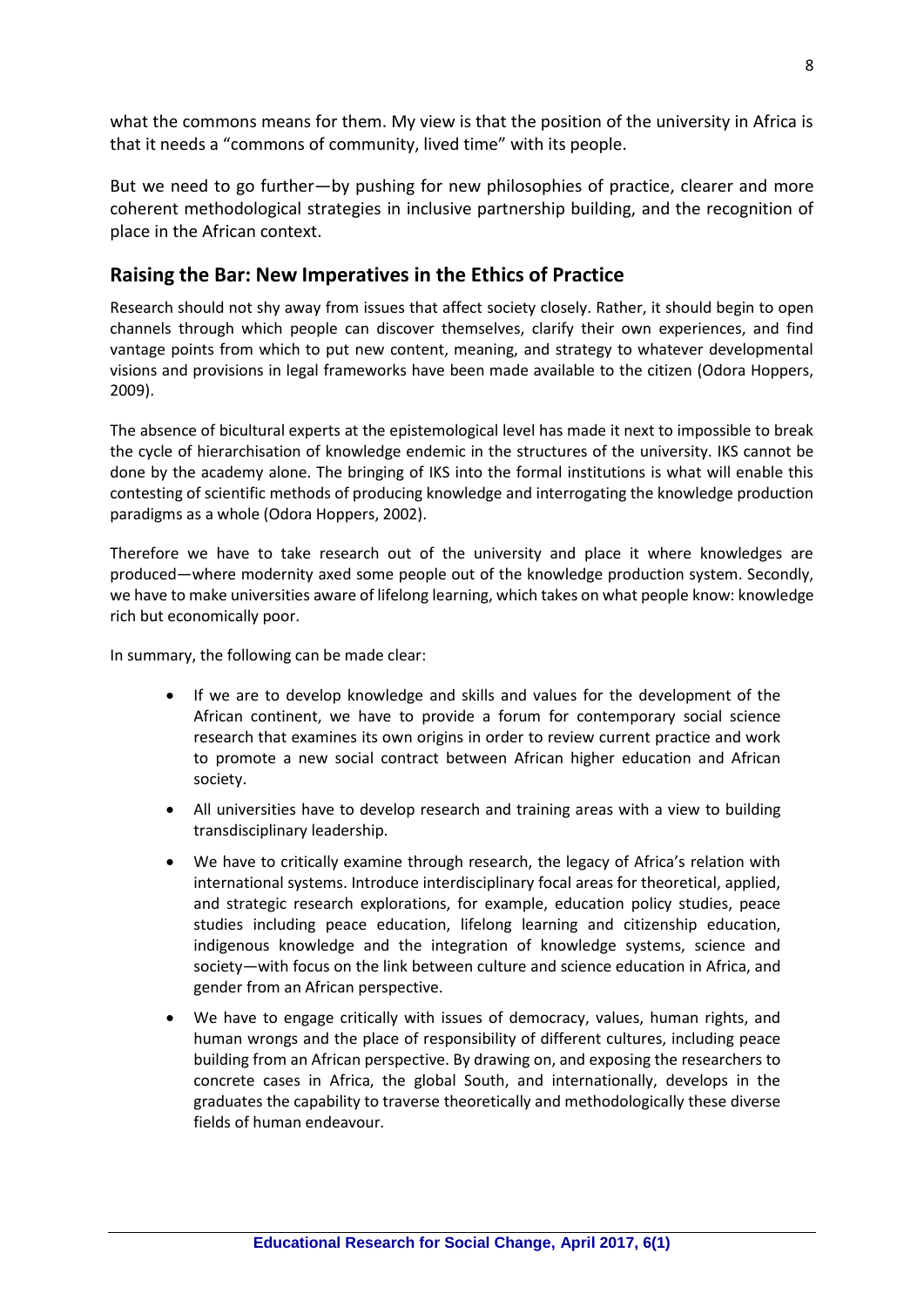In the field of science:

- Constant attention must be drawn to the dual nature of the scientific enterprise. On the one hand, science is the generic development of human knowledge over the millennia. And on the other, it is the increasingly commodified specific product of a capitalist knowledge economy. When we so routinely refer to the popular parlance for example, information society, knowledge economy—we are referring to the commodified leg of the scientific enterprise.
- We have to be aware that what results from this is a peculiarly exclusionary and uneven development with increasing sophistication at the level of the laboratory and the research project, alongside a growing irrationality of and intolerance within the scientific enterprise as a whole—especially when it comes to tackling the less "sexy" issues facing society. This gives us a pattern of insight and blindness that leaves us helpless when it comes to the big problems facing our societies: the gap between the academy and society in Africa, managing diversity, tackling root causes of poverty, practising inclusiveness and coexistence in the field of knowledge production (Lewontin & Levins, 2007).
- This dual nature also gives us a science that is impelled both by its internal development, as well as by the very mixed outcomes of its applications. This is further complicated by the degree to which science is held back by the philosophical traditions of reductionism, the institutional fragmentation of research, and the political economy of knowledge as a commodity. One should therefore explicitly work towards opening up science to those who have been excluded, and insist on a goal of science that is aimed at the creation of a just society compatible with a rich and diverse nature. Rather than espouse bland neutrality, a working hypothesis could be that all theories are wrong that promote, justify, or tolerate injustice (Lewontin & Levins 2007).
- By emphasising wholeness, connectedness, integration, and reciprocal codetermination—and encouraging students to step outside the specific scientific problems from time to time, examine the nature and use of science more generally it is hoped that over time one can reintroduce dialectics into discourse on development, education, science, and society; and generate a critical mass of enthusiastic and energised producers and adroit interlocutors of knowledge who can own, and own up to the knowledge they produce (Odora Hoppers, 2009)

In the field of methodology in knowledge production:

- All research undertaken must critically examine existing knowledge with the aim of updating knowledge in the field. A critical perspective is not intended only to generate critique but to foster, simultaneously, a culture of deep reflexivity and a practice of moral salience in the students.
- Potential relevance for policy and practice as well as public education on all research undertaken, that is, the importance of research beyond the confines of the academy to practical application and dialogue around those applications will create the necessary momentum for change.
- Exploratory research and collaboration across disciplines must be undertaken in order to extend the boundaries of inquiry. Throughout this process, the key task is to make the students own and own up to their analysis.

Among practitioners and policymakers: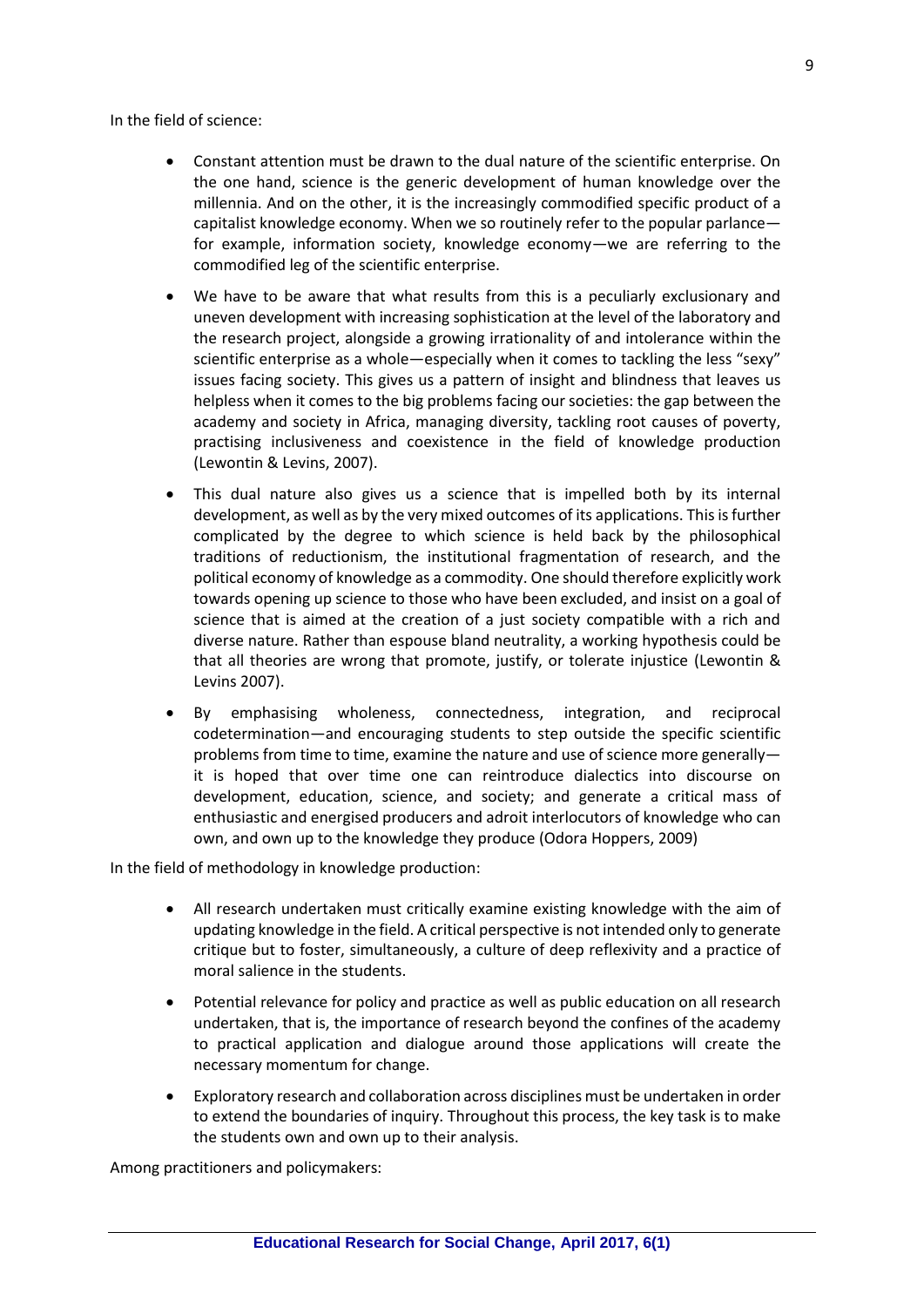- Researchers need to involve nonpractitioners and broaden that catchment area of expertise of potential researchers, a majority of whom have a permanent stake in the development of the research expertise of the country.
- We need to join Datta (1990) in debunking the meaning of empiricism, by which is meant blind empiricism without any theoretical frame to hold the pieces together, and which encourages the nibbling at the surface of the reality rather than confronting the deep structures of it.
- We need to desist from the collection of facts, facts, unconnected facts . . . that cannot be compared or added together . . . that does not highlight the manner in which global forces assume the form of microlevel reality. (Datta, 1990, p. 66)
- But we must also recognise that the absence of a theory is also a theoretical position, and African researchers and academicians would do well to reexamine their intentions and their choice of frameworks, and particularly the limitations of the dominant paradigms in research for capturing most aspects of reality in Africa. In other words, researchers need to make manifest what is latent in the concepts, the psychologism inherent in the assumptions and postulates surrounding research and the researcher.
- The asociological tendency classic to survey methods needs to be pointed out not only for its aversion to reality as lived and its insistence on extolling the obsolete virtues of separating subject from object of research, but also for its parochial emphasis on post facto analysis to the neglect of predictive studies. In this connection, the almost nonexistent scope for experimental, exploratory, and experiential research demonstrates the scandalous inertia that has paralysed, if not completely fossilised the process of knowledge generation, freezing with it, both quality and quantity of the knowledge in circulation in Africa.

#### **Conclusion**

The search for multiple perspectives and multiple coalitions in confronting the issues outlined above implies becoming part of a bigger struggle to create a more sustainable future for humanity.

It is in seeking these multiple coalitions for the humanisation of practice that there arises the need to strengthen the alliances between transformative scholars and perspectives, and other social movements; and between those working on a cultural critique of modernisation and those involved in the debate on power and knowledge in the new global context.

This is the beginning of a long road that will traverse bushes, thickets, and even swamps. Through this paper, I ask you, whenever you can, to walk with me and savour the unexpected, the anomalous, and the joyful discontent on the road to putting the scientific enterprise centrally at the service of humanity.

#### **References**

- Datta, A. (1990). The development of educational research capacity, infrastructure and methodology: Aspects of educational research in the SADCC region. In G. Mautle & F. Youngman (Eds.), *Educational research in the SADCC Region : Present and future* (pp. 61–73). Retrieved from <https://idl-bnc.idrc.ca/dspace/bitstream/10625/11800/1/89663.pdf>
- Esteva, G. (1992). Development. In W. Sachs (Ed.), *[The development dictionary: A guide to knowledge](file:///C:/Users/Moira/Documents/EDITing/ERSC/11April2017/name=)  as power* (pp. 6–[25\). London, UK: Zed.](file:///C:/Users/Moira/Documents/EDITing/ERSC/11April2017/name=)